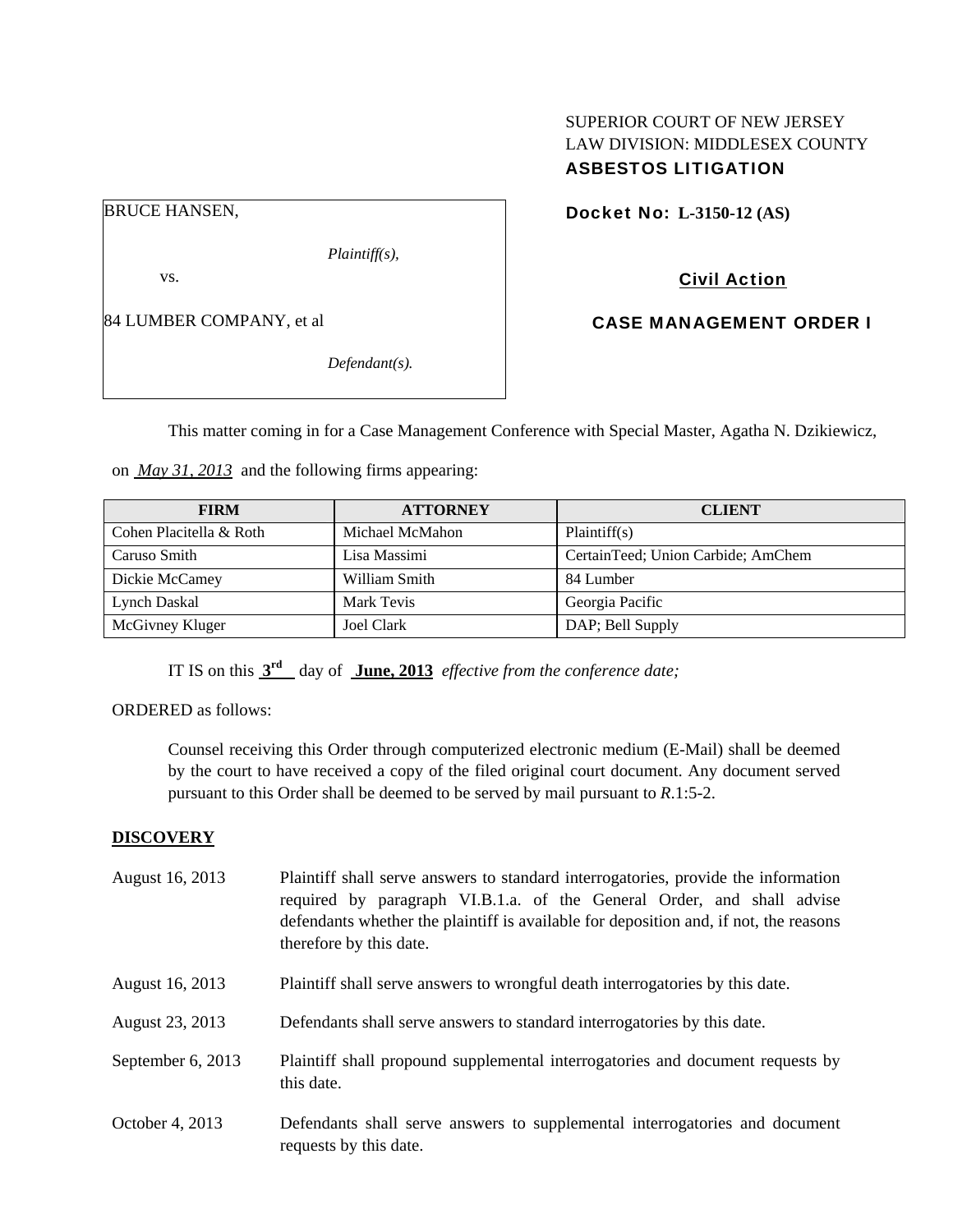| September $6, 2013$ | Defendants shall propound supplemental interrogatories and document requests<br>by this date.                                                                                                               |
|---------------------|-------------------------------------------------------------------------------------------------------------------------------------------------------------------------------------------------------------|
| October 4, 2013     | Plaintiff shall serve answers to supplemental interrogatories and document<br>requests by this date.                                                                                                        |
| December 6, $2013$  | Fact discovery, including depositions, shall be completed by this date. Plaintiff's<br>counsel shall contact the Special Master within one week of this deadline if all<br>fact discovery is not completed. |
| December 31, 2013   | Depositions of corporate representatives shall be completed by this date.                                                                                                                                   |

# **EARLY SETTLEMENT**

January 10, 2014 Settlement demands shall be served on all counsel and the Special Master by this date.

### **SUMMARY JUDGMENT MOTION PRACTICE**

| January 17, 2014 | Summary judgment motions limited to product identification issues shall be filed |
|------------------|----------------------------------------------------------------------------------|
|                  | no later than this date.                                                         |
|                  |                                                                                  |

February 14, 2014 Last return date for product identification summary judgment motions.

#### **MEDICAL DEFENSE**

| August 16, 2013   | Plaintiff shall serve executed medical authorizations (along with answers to<br>interrogatories) by this date.                                                                                                                                                                                        |
|-------------------|-------------------------------------------------------------------------------------------------------------------------------------------------------------------------------------------------------------------------------------------------------------------------------------------------------|
| September 6, 2013 | Any defendant wishing to present a medical defense shall advise all counsel of its<br>intention by entering a Notice of Appearance of Defense Medical Counsel by this<br>date. Any defendant who does not file such an appearance by this date may be<br>foreclosed from asserting a medical defense. |
| January 10, 2014  | Plaintiff shall serve additional medical expert reports by this date.                                                                                                                                                                                                                                 |
| January 10, 2014  | Plaintiff is to arrange for the transfer of pathology specimens and x-rays, if any,<br>by this date.                                                                                                                                                                                                  |
| March 14, 2014    | Defendants shall identify its medical experts and serve medical expert reports, if<br>any, by this date.                                                                                                                                                                                              |

### **LIABILITY EXPERT REPORTS**

February 14, 2014 Plaintiff shall identify its liability experts and serve liability expert reports or a certified expert statement by this date or waive any opportunity to rely on liability expert testimony.

March 14, 2014 Defendants shall identify its liability experts and serve liability expert reports, if any, by this date or waive any opportunity to rely on liability expert testimony.

\_\_\_\_\_\_\_\_\_\_\_\_\_\_\_\_\_\_\_\_\_\_\_\_\_\_\_\_\_\_\_\_\_\_\_\_\_\_\_\_\_\_\_\_\_\_\_\_\_\_\_\_\_\_\_\_\_\_\_\_\_\_\_\_\_\_\_\_\_\_\_\_\_\_\_\_\_\_\_\_\_\_\_\_\_\_\_\_\_\_\_\_\_\_\_\_\_\_\_\_\_\_\_\_\_\_\_\_\_\_